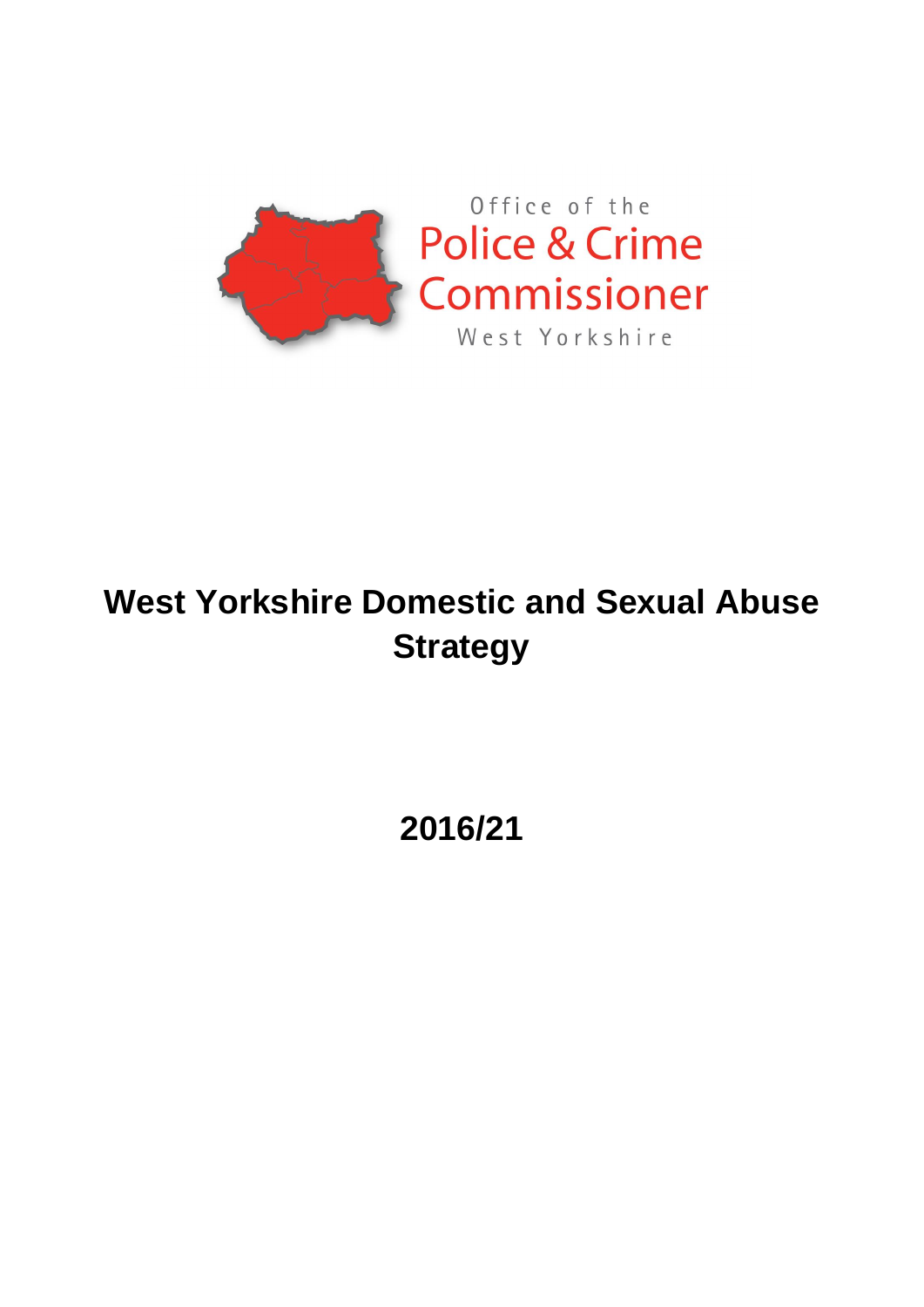

## **Forward**

*I am pleased to introduce the first West Yorkshire Domestic and Sexual Abuse Strategy. This Strategy sets out how together we are going to deliver on the priority within the Police and Crime Plan to tackle domestic abuse and sexual violence across West Yorkshire.*

*I recognise that there is still more to do but I am proud of our achievements to date that contribute to tackling domestic and sexual crime in West Yorkshire and the partnership arrangements that have enabled these successes.* 

*Services developed by my office include the recently re-vamped Sexual Assault Referral Centre (SARC) And the West Yorkshire wide Independent Sexual Violence Adviser Service (ISVA). The third sector, with our support, provides a wide range of services in this field such as rape crisis centres, victim support and support services. It is important to build on these partnership arrangements to develop a strategic approach to the delivery of services across all the communities in West Yorkshire.* 

*Both domestic abuse and sexual violence crimes and incidents are complex and sensitive areas with a high level of under-reporting to the police. The complexity of these crimes, including linkages to other social needs, means that victims or survivors can come into contact with a range of services in seeking support or advice. It is important to acknowledge that in the past the services designed to support victims and survivors have not always been joined up across the County to meet the needs of all victims and survivors. Overall, whilst there are encouraging signs of improvement there is no room for complacency.* 

*This strategy recognises the important linkages to female genital mutilation (FGM), forced marriage, so called honour based abuse, human trafficking and child sexual abuse (CSA) including child sexual exploitation (CSE). Although each of these issues has distinct characteristics, victims and survivors are not well served if our responses are too compartmentalised and services work too much in isolation from each other.* 

*Although the majority of victims and survivors of domestic abuse and sexual violence crimes are girls and women there are male victims too, and victims are of all ages. There is no part of our diverse West Yorkshire population that is not affected and our strategies need to recognise and reflect this. Therefore, partners need to work in a coordinated way towards a shared aspiration: to achieve truly victim/survivor focused services.* 

*Through this strategy I make a commitment to work together with partners to deliver services which support a coordinated response to victims and survivors of domestic abuse and sexual violence. My core principles for victims and survivors are to provide an equality of service across West Yorkshire so that whoever the victim or wherever they reside they can expect to receive a consistent level of response and support tailored to their individual needs.* 

*This strategy sets out key strategic priorities which will be supported by realistic and deliverable action plans. These have been linked to national frameworks and targets to address domestic and sexual abuse but also ensure that our local priorities which affect our communities of West Yorkshire are addressed. Listening to and incorporating the views of victims and survivors in developing our responses to the strategy will be key. Partners across the public, third sector and criminal justice system will do this together.* 

## *Mark Burns-Williamson*

*Police and Crime Commissioner (West Yorkshire)*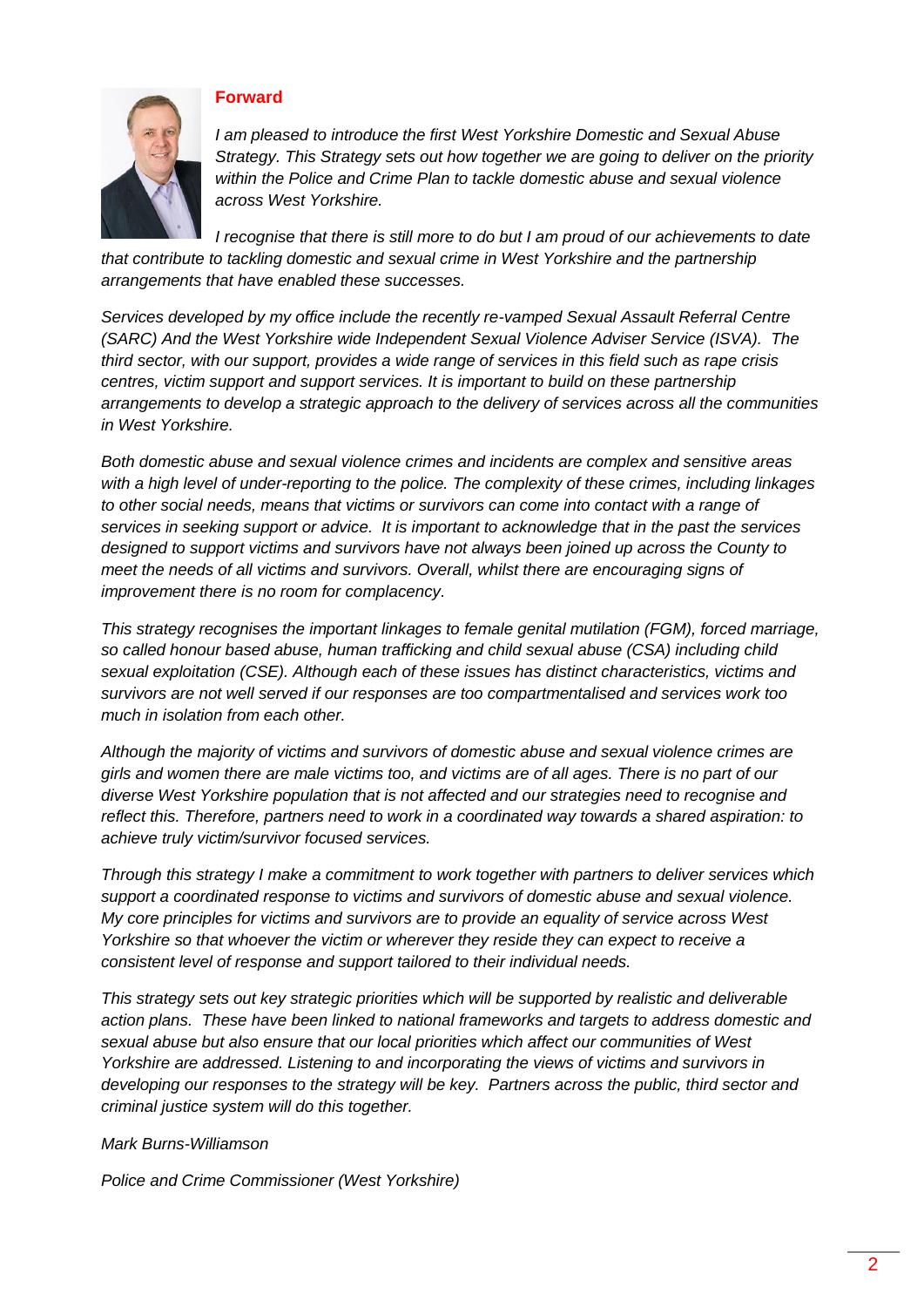# **Introduction**

West Yorkshire Police and Crime Commissioner is committed to tackling domestic abuse and sexual violence. This Strategy provides the framework of priorities for delivery and commissioning to tackle domestic abuse and sexual violence and to support victims and survivors of these crimes across West Yorkshire from 2016-2020. No one agency can do this alone, police, councils, health, safeguarding, criminal justice partners and local third sector support service providers all provide an important role in achieving this strategy. It aims to join up with the Police and Crime Plan and other strategies and approaches adopted and commissioned at district level.

West Yorkshire Police deal with six incidents of domestic abuse every hour. Recorded domestic incidents were higher for the year to September 2016 in West Yorkshire compared to the same period the previous year (+13.9%, from 22,934 to 26,115). Attrition rates are slightly lower during the same period at 23.7%, compared to 26.0% last YTD. Recorded Serious Sexual Assaults increased by 4.2% in September 2016 (2,239) compared to the previous year to date (2,148) for the same time period last year. There were 965 recorded Rapes this year to date, compared with 976 last year (-1.1%). According to Police statistics there were 146 Forced Marriage Incidents during the year up to September 2016 and 89 Honour Based Abuse (HBA) incidents. A quarter of respondents to West Yorkshire PCCs "*Your Priorities, Your plan*" survey said that domestic abuse was a priority for them.

The priorities align to the Government's Violence Against Women and Girls (VAWG) Strategy and national priorities but this strategy is tailored to those issues and needs which partners know need addressing in our localities in West Yorkshire – 'Our Communities, Our Challenges'. The gendered nature of the national strategy is recognised but in West Yorkshire we want to make sure that the needs of all victims and survivors are addressed. We therefore feel strongly that this strategy would not be gender specific. The priorities have also been informed by local data, a review of domestic abuse undertaken on behalf of the PCC, consultation with local partners and communities. As such this Strategy is underpinned by the following principles:

- **Promoting service integration** through partnership work.
- Provision of **support to all** victims/survivors of domestic abuse and sexual abuse regardless of gender, ethnicity, age, sexuality, disability or locality.
- Provision of **consistency and effectiveness of services across West Yorkshire.**
- A focus of responding to the needs of **victims and survivors being at the heart** of any planning, risk management and provision
- **Increasing capacity** and flexibility, to support more people, to respond when and where people need support, and to accommodate people's diverse needs. This includes a need for gender specific services.
- Encouraging **evidenced based practice** whilst also having an **openness to innovation**.
- Delivering **realistic action plans** that make the most of the available resources.

In the context of these principles our overall aim is, without doubt, to reduce Domestic Abuse and Sexual abuse across West Yorkshire supported through the following objectives:

- 1. To provide overall better support for victims / survivors and others affected by domestic and sexual abuse
- 2. To reduce the impact of domestic and sexual abuse through early identification and intervention, identifying wherever possible those in need before a crisis occurs, and intervening to make sure they get the help they need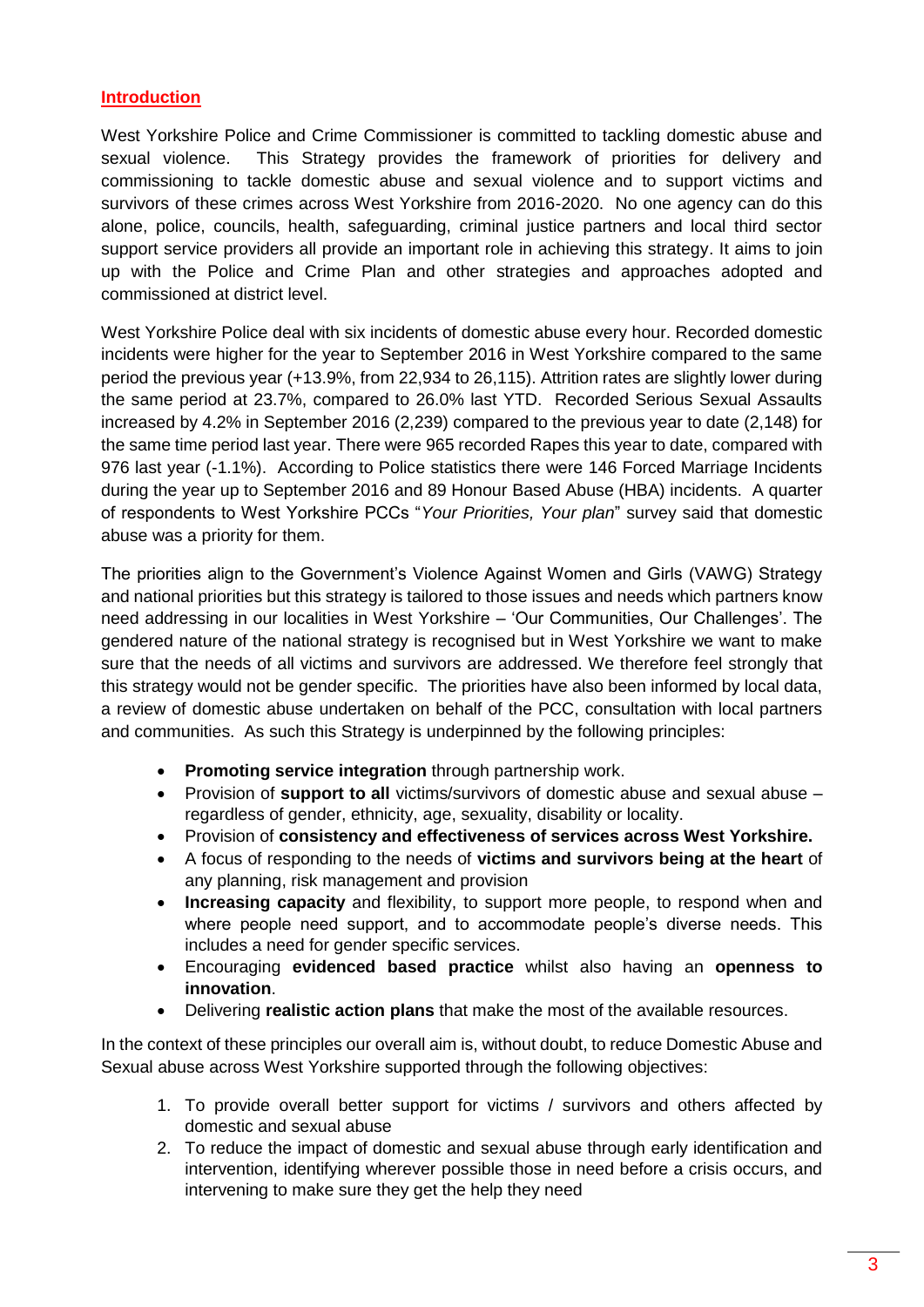- 3. To ensure the provision of services and partnerships which work cross boundaries to meet local need and ensure consistency across West Yorkshire
- 4. To increase victim confidence in and experience of disclosing and reporting their experience of violence and abuse, and where appropriate pursuing conviction through the criminal justice process
- 5. To reduce offending and change the behaviour of perpetrators through an improved criminal justice response, disruption and support

These objectives support the beliefs and values which informed the following overall priorities of the Police and Crime Plan which aim to keep communities in West Yorkshire safer and feel safer<sup>1</sup>. In particular, the priorities from the Police and Crime Plan:

This Strategy adopts the nationally recognised definitions of domestic abuse and sexual violence:

## **The cross-government definition of domestic abuse is**:

any incident or pattern of incidents of controlling, coercive, threatening behaviour, violence or abuse between those aged 16 or over who are, or have been, intimate partners or family members regardless of gender, ethnicity or sexuality. The abuse can encompass, but is not limited to:

- psychological
- physical
- sexual
- financial
- emotional

#### **Sexual violence and abuse can be defined as**:

- any behaviour (contact or non-contact) perceived to be of a sexual nature which is unwanted and takes place without consent or understanding.
- sexual offences include rape, sexual assault, child sexual abuse, sexual harassment, rape within marriage/relationships, forced marriage, so-call honour based violence/abuse; female genital mutilation, sexual exploitation, trafficking for sexual exploitation and organised abuse.

Sitting within a broader definition of violent crimes, there are many parallels between the crimes of domestic abuse and sexual abuse in terms of the nature of the extent to which it goes under reported; the trauma on its victims and survivors and wider families and some of the motivations of the perpetrators. Many survivors are victims of both domestic abuse and sexual abuse. This supports the need for an integrated strategy which tackles both domestic abuse and sexual abuse. The strategy does however also reflect on the differences between the crimes and aims to give equal measure to reflecting these and tailoring its priorities and supporting interventions to address these.

l

<sup>1</sup> West Yorkshire Police and Crime Plan 2013-2018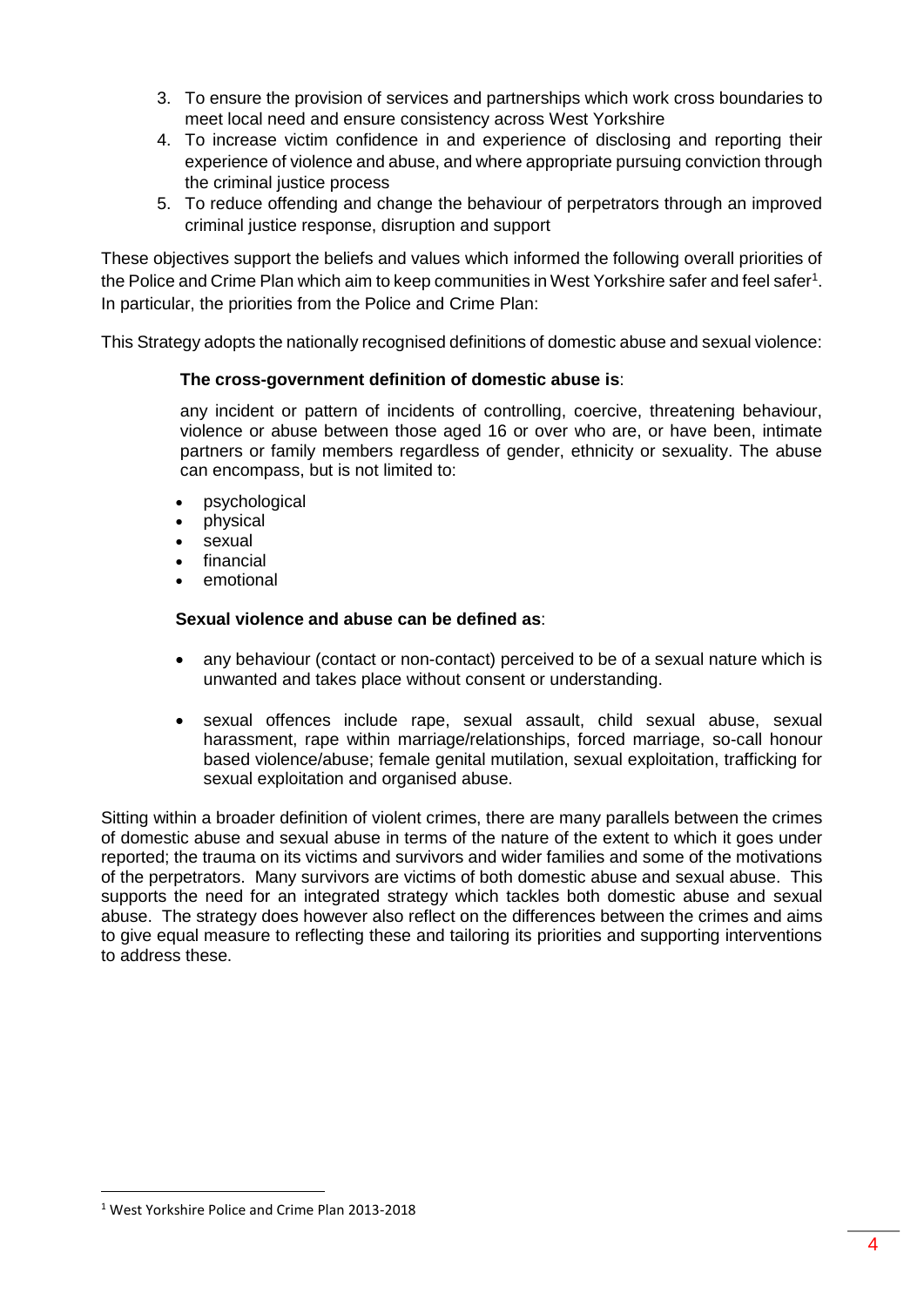# **1. Our Priorities**

The ambition is clear, to support victims and survivors of, and, to reduce domestic abuse and sexual abuse across West Yorkshire. To support this, our objectives and principles of the Strategy will focus on five key priority areas – partnership working; preventing violence and abuse; provision of services; support for victims/survivors; and pursuing perpetrators.

## **Priority 1: Partnership working**

This strategy underpins the need for partnership working, providing the framework for a West Yorkshire Domestic and Sexual Abuse Partnership to jointly plan and deliver. A range of partners from the public and third sectors have a role to play in delivering this Strategy. This Strategy and effective partnership working acknowledges the different objectives, values and cultures of the partners and how this can be brought together to work collaboratively in achieving common goals.

Effective partnership working where information is shared, and services work together to provide a layered 'wrap around' support is fundamental in ensuring that victims feel confident in reporting and recovering from the domestic abuse or sexual abuse they have experienced. Greater understanding is needed of the local barriers to effective joint working, such as where agencies have rules or processes that mean clients with certain needs cannot be referred onto them and how to overcome them. We will strive for all partners to develop a common understanding of what domestic abuse and sexual abuse is. Domestic abuse and sexual abuse is often characterised by its hidden nature and therefore highlights the necessity to address both through close operational partnership work. District level structures are multi-agency based requiring the right strategic partnership support across West Yorkshire to provide a coordinated approach to priorities, delivery and commissioning.

Domestic Homicide Reviews (DHRs) were established on a statutory basis under Section 9 of the Domestic Violence and Abuse, Crime and Victims Act (2004). The provision came into force on 13 April 2011 and unfortunately there have had to be a number of DHRs undertaken across West Yorkshire at a district level. It is important that partners establish what lessons are to be learnt regarding the way in which professionals and organisations work individually and together to safeguard victims and survivors. We should then use these lessons to change policies and procedures as appropriate.

Formalised partnerships within West Yorkshire include the Multi-Agency Risk Assessment Conferences (MARACs), Multi-Agency Public Protection Arrangements (MAPPA), Multi-Agency Safeguarding Hubs (MASH) and Sexual Assault Referral Centre (SARC) all share information to build a picture of the victims and survivors' situation and devise a risk management plan to reduce them. When these partnerships work effectively they play an important part in managing risk and ensuring that victims and survivors receive all the necessary support. MARACs, MAPPA and MASHs are based at district level and we need to share the learning and expertise from each of these to strive for greater response to victims and survivors and consistency across West Yorkshire. We will maximise opportunities to undertake joint safeguarding activities across West Yorkshire to facilitate this.

We want every investigation and prosecution to be conducted thoroughly and professionally and the victims and survivors to be supported on their journey through the criminal justice system. The partnership that facilitates the criminal justice process and enables a conviction and prosecution is not always as efficient and effective as it could be, presenting barriers for the victims and survivors in pursuing the case. We have generic information about why there is attrition and cases are failing but more needs to be learnt what could be done better to improve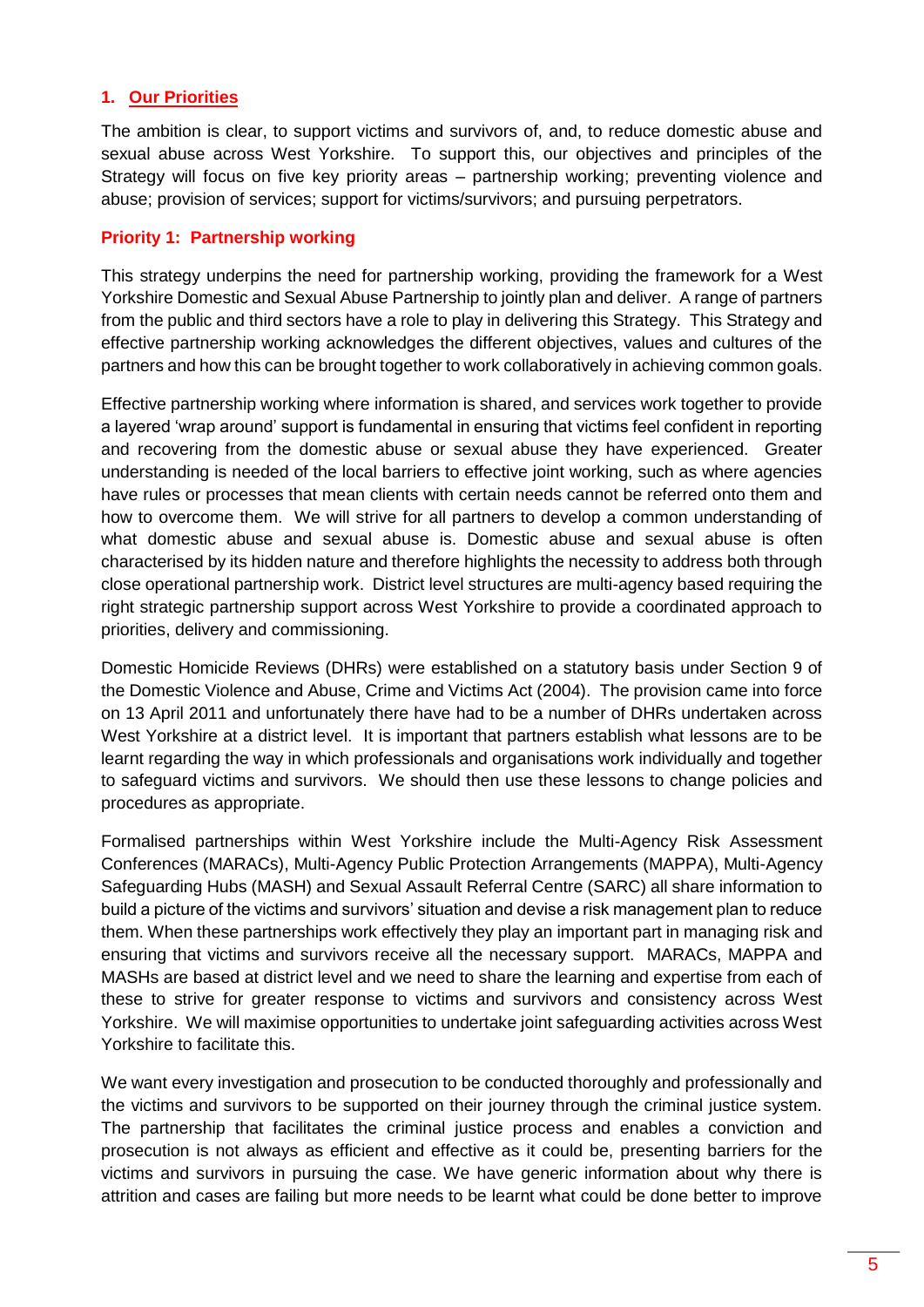the handling and outcome of cases. This review should enable lessons and good practice that should be learnt and incorporated into future policy and delivery across West Yorkshire. There is the potential to adopt good practice in regularly reviewing and learning from cases through the establishment of Rape Scrutiny Panels and/or Court Observers Panel to provide scrutiny of cases and informing a shared knowledge base.

Both victims and perpetrators of domestic abuse and sexual abuse have often experienced or are experiencing other issues in their lives whether that be unemployment, mental ill-health, and substance misuse or parenting pressures for example and any effective support plan needs to address these wider issues. Strong partnerships and links with other key partnerships therefore need to be forged. At West Yorkshire level we will work to maximise opportunities for any joint commissioning opportunities including alcohol and drug commissioners, safeguarding and counselling.

# **What we will do:**

- Establish a strong Domestic Abuse and Sexual Violence Partnership which is underpinned by sharing of practice and seeking opportunities through a multi-agency response to addressing domestic abuse and sexual violence. Including clarifying responsibilities and development of joint strategies with other key boards such as LCJB and Safeguarding Boards
- Maximise opportunities for integrated commissioning and resources on a West Yorkshire basis and with other key partnerships
- Ensure learning is extracted and shared to ensure the best approach for victims and implementing lessons learnt. Key areas include on Domestic Homicide Reviews, MARACs, MASHs, SARC, Serious Case Reviews for Adults, CPS Scrutiny Panels for Domestic Abuse, Court Observers Panel and Rape Scrutiny Panel
- With criminal justice partners address the barriers and obstacles which currently facing the criminal justice process
- Maximise opportunities to share knowledge, learning and training across partners to ensure that victims receive the appropriate support from trained staff.

# **Priority 2: Prevention, Early Identification and Early Interventions in violence and abuse**

Partners wish to put the brakes on the escalation of domestic abuse and sexual abuse. Unlike other crimes, victims and survivors of domestic and sexual abuse are less likely to report and seek support at the time of the first incident and may suffer the effects of the crime over a series of time before it is identified or support is sought. This escalation can in many cases be halted through earlier identification, with victims and survivors having greater confidence in services that will respond appropriately and through the provision of early support.

The majority of domestic abuse and sexual abuse remains hidden. It is not disclosed to authorities. Previous strategies have led to a focus on investment in high risk cases but this Strategy also wishes to recognise that there are opportunities to intervene earlier which could lead to a reduction in the escalation of risk. By re-focusing some of the activity and investment on early identification and intervention we will reduce the tide on escalation of risk.

Prevention of domestic abuse and sexual abuse can be supported through provision of services which aim to intervene early and education which prevents abusive behaviours and attitudes forming and challenging existing beliefs. Services and partners across West Yorkshire could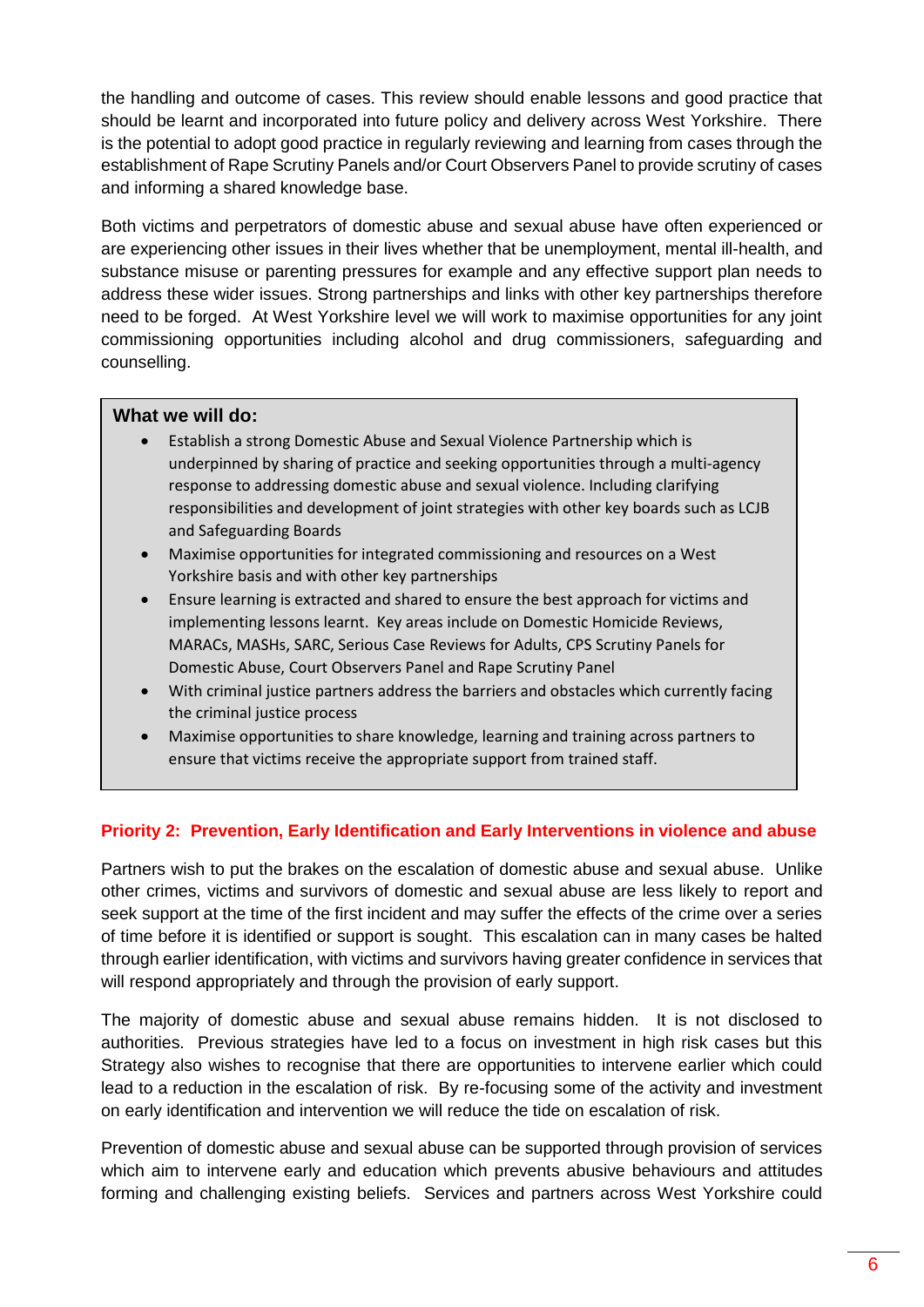take a united role in training, positive communications, common messages to both victims and perpetrators, and implement standard approaches to early identifying victims and offering support. This is not just the job of one organisation but all can play their part and there are opportunities across West Yorkshire to allow economies of scale and at the same time ensure a consistent message is delivered.

We therefore wish to challenge the deep-rooted social norms, attitudes and behaviours that exist around gender, domestic abuse and sexual abuse. In particular evidence tells us that experiencing violence in childhood can lead to a higher risk of becoming a victim or perpetrator as an adult. This means that educating and challenging young people about healthy relationships, abuse and consent is critical.

We know that violence occurs across social-economic boundaries, across the cultural spectrum and in any circumstances. We know that there are some predictive factors that can be linked with a higher risk of becoming a victims and survivors or a perpetrator of different aspects of domestic abuse or sexual abuse such as the presence of alcohol, their gender and ethnicity. This knowledge will be utilised to identify potential victims as well as explore how services might need to be tailored to needs in order to continue to increase opportunities for victims and survivors to come forward and receive help. We will engage with the most vulnerable and marginalised groups to understand some of the barriers and as appropriate take steps to recognise these vulnerabilities in the design of services, education and messages conveyed.

# **What we will do…**

- Underpinning our approach to prevention will be
	- o Campaign to make abuse 'everybody's business'
	- o Universal 'get everyone talking about it' awareness campaigns
	- o Focused awareness campaign and programmes to specific groups
	- o Targeted work with particular vulnerable groups
- Support the sharing of a minimum standard in early identification of cases of domestic and sexual abuse
- Maximise opportunities for increased investment in services which provide early support to victims and aim to reduce further escalation of risk
- Champion the needs of the most marginalised groups in understanding the barriers to seeking support
- Recognising that some groups are more vulnerable, support those services which proactively tackle those factors which increases a person's vulnerability to domestic or sexual abuse.
- Explore opportunities for developing resources which give support to children and young people who have experienced domestic abuse and sexual violence in order to prevent future impact.

# **Priority 3: Provision of services**

An effective system to prevent, identify, support and recover from domestic or sexual abuse requires a 'community coordinated approach' or also known as 'integrated model of support'. This is one which recognises how domestic and sexual abuse can impact on different family members and provides prevention, early identification and intervention; services specifically for survivors (where abuse has been perpetrated); services for survivors of domestic and sexual abuse who have contact with the criminal justice system; and recovery support. The model which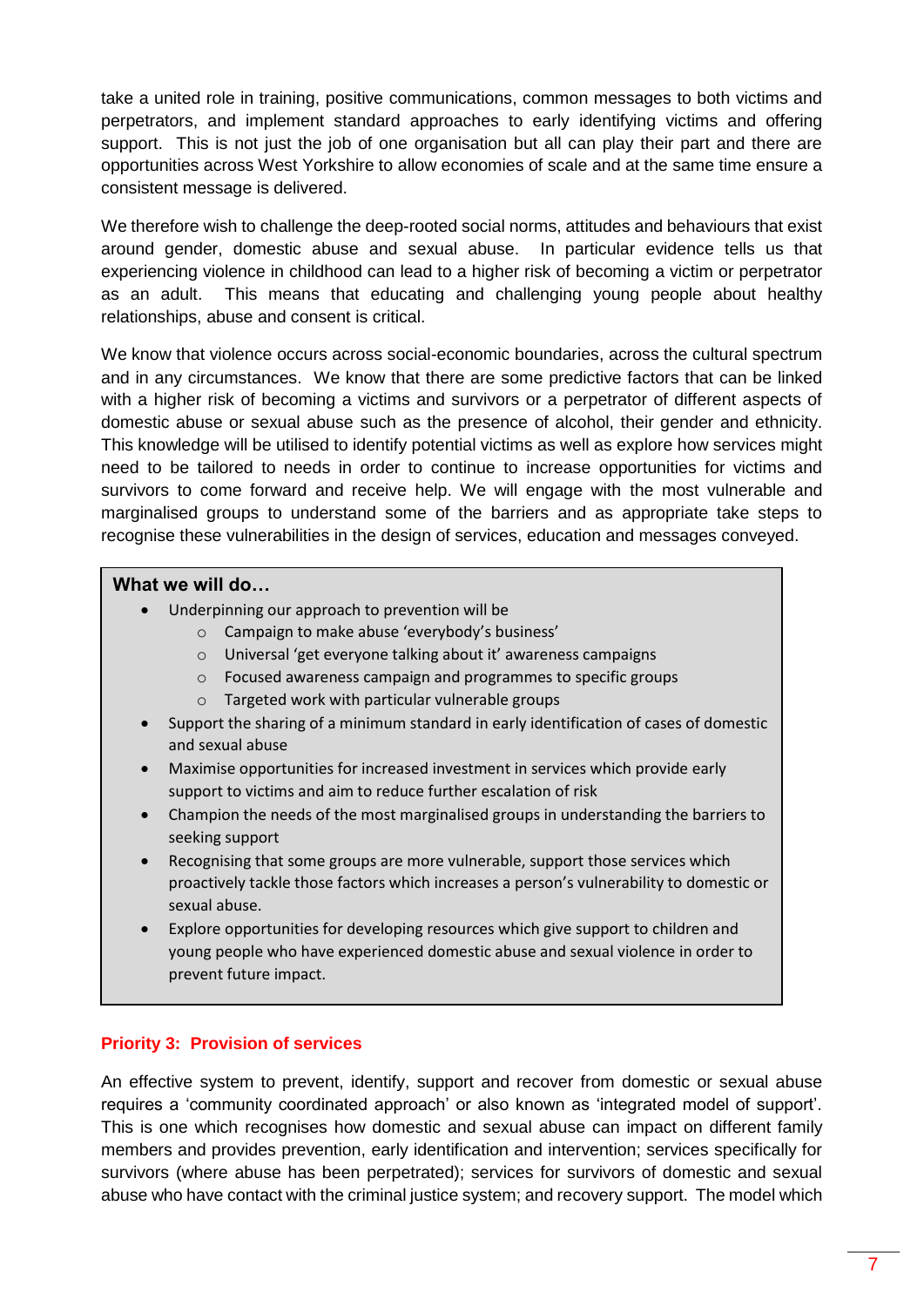places the victim at the centre of the approach is therefore tailored and delivered to manage any associated risks as well as the personal needs of the individual. Alongside the services for victims and survivors are those which are specifically targeted at challenging and changing the behaviour and attitudes of perpetrators of abuse.

A review of commissioned provision in West Yorkshire identifies a largely positive picture of service provision with core services being in place. However, undoubtedly it has highlighted gaps in areas and limited provision due to low investment particularly during budget restraints of public and third sector organisations. The most noticeable gaps in service provision are in early intervention and recovery services together with limited capacity of services to provide survivor support. Our Strategy is to focus on supporting these gaps and building the capacity of those areas which are currently under resourced. Delivery to address these specific gaps are addressed through Priorities 1, 3 and 5.

Whilst there has been some joint investment in domestic abuse and sexual abuse services across West Yorkshire, there is no overall generic approach or investment currently across West Yorkshire to providing services to victims and survivors. Services are currently funded individually from a variety of commissioners. This can result in some inconsistency across West Yorkshire of the level of response and quality that a victims and survivors can expect depending upon their gender, ethnicity, and where they live. We strive that there should be equality of support and that where someone lives or their gender should not determine the level of support that they should receive. Commissioning and delivery will focus on redressing this balance where appropriate and ensure that services are open to all, based on local needs and designed to ensure coherent pathways of support for all family members.

When organisations work together and respond to domestic abuse and sexual abuse they can provide a wide range of help and support services and opportunities to ensure wrap around care. There is a complex local provider market of services and it is important that services work together. A fragmented service delivered by multiple providers can present risks including inconsistency, varying levels of service provision across districts, confusion amongst referrers and inefficiencies. For sexual abuse current delivery is provided by smaller specialist organisation, with the SARC acting as a hub at the West Yorkshire level. We all want the provision of good quality interventions and support which we know will make the difference in the lives and recovery of victims and survivors. Sharing information, good practice and maximising opportunities for pan-West Yorkshire approaches is paramount to minimising this. The process for referring victims and survivors within and between agencies should be built on strong partnerships. Agencies should focus on developing formalised clear referral pathways that exist independently of the individuals involved in them.

This Strategy continues to support District level arrangements in their local commissioning of domestic and sexual abuse services and developing 'hub' models which involve multi-agency assessment and response to domestic abuse. Imperative to the victims and survivors experience is not only the provision of a full spectrum of services but that their needs are put at the heart of success of any of these services is information. Equally the Sexual Assault Referral Centres (SARCs) provide a special facility where victims and survivors of rape of sexual assault can receive immediate help and support and thereby provides client focus that ensures that victims and survivors receive immediate support.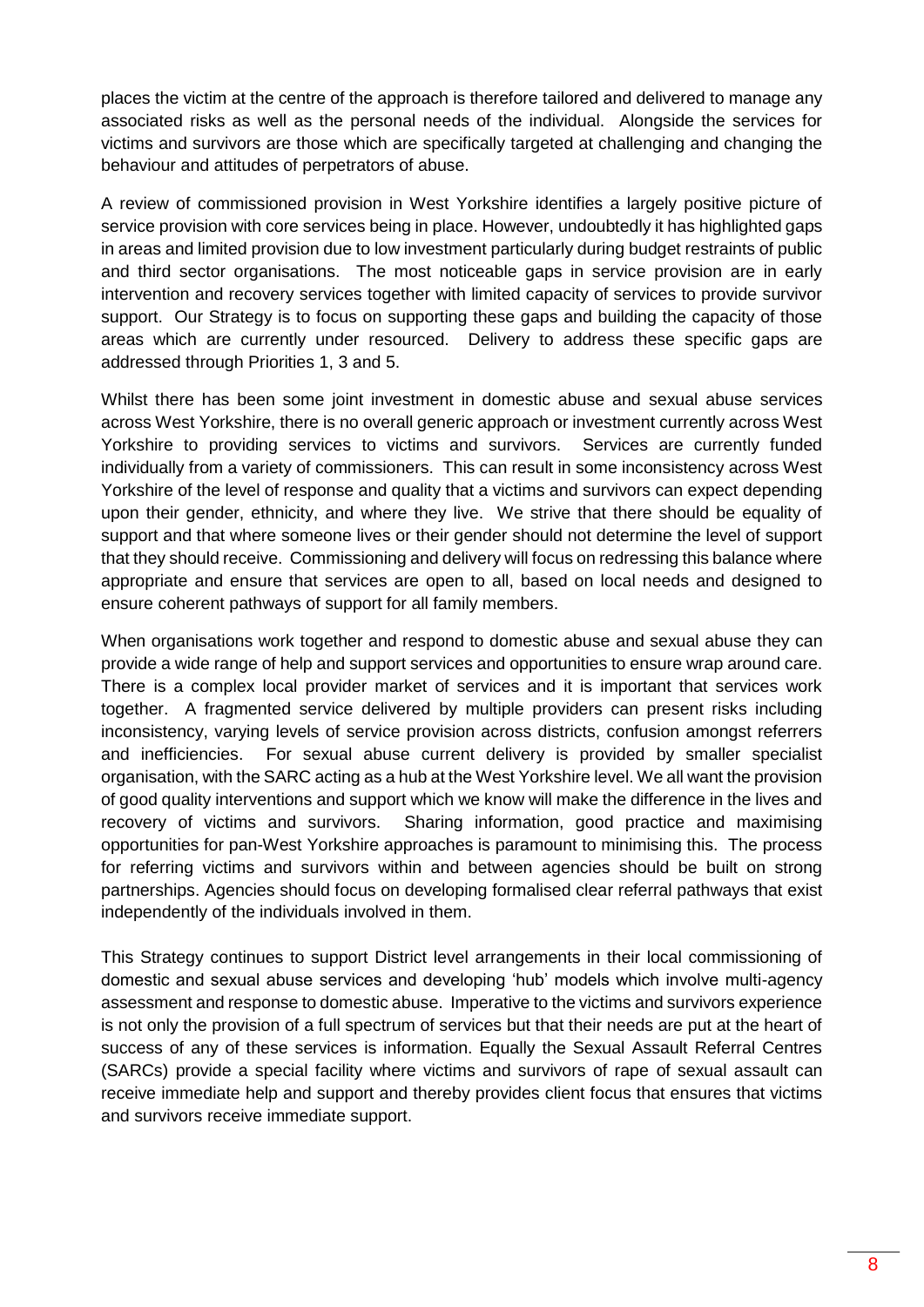## **What we will do:**

- $\circ$  Explore the development of collection of data and intelligence of needs to ensure a comprehensive map of offending trends and victim needs across West Yorkshire and evidence base for further priorities and actions
- o Promote and develop the sharing of good practice, levels of quality and its replication across West Yorkshire
- o Promote and build in evaluation of services including the views of survivors to inform the development of quality of services.
- $\circ$  Explore and support the further development of integrated models of support of domestic abuse and sexual violence services and opportunities for further collaboration between organisations across West Yorkshire
- $\circ$  Explore opportunities for West Yorkshire wide commissioning to ensure equity and consistency of support for victims and perpetrators
- o Make access to services easier e.g. through victim hubs, websites, specialist services, through partner agencies and improving referral pathway.

## **Priority 4: Victims/Survivor Support**

Victim and survivor support comes in many guises across West Yorkshire, much of which is provided by third sector providers commissioned through district level partnerships. Key, and nationally recognised, support models include Independent Domestic Violence Advisors (IDVAs) and Independent Sexual Violence Advisors (ISVAs). Broadly their trained role being to provide independent, specialist support offering practical and emotional support to anyone who has reported domestic abuse or sexual abuse to the police, or is considering doing so. Their value is supporting victims and survivors through the whole process, from initial reporting, all the way through the legal process. As successful court outcomes and attrition continue to rise we need to support this role to achieve the best outcomes for all. This Strategy recognises this much valued resource, acknowledging that further capacity of this provision needs to be developed in West Yorkshire.

The work of IDVAs and ISVAs is vital and becoming more relevant as survivors are encouraged to report. IDVA/ISVAs ongoing support throughout the court process is viewed to be directly related to the likelihood of survivors feeling able to see the process through. Whilst victims and survivors may want the abuse to stop and they feel that they can pursue a prosecution or conviction for a number of reasons. Nonetheless perpetrators should be exposed and stopped and victims and survivors should be supported in pursuing a conviction. It is recognised that there are many obstacles and barriers which can deter a victims and survivors from prosecuting and attending court including evidence, information, cost and delays in the process to name just some. Supporting victims and survivors through the challenging and distressing process of bringing an offender to justice is one of our main priorities and we wish to help improve victims and survivors' experiences in court. Attrition rates remain too high across West Yorkshire and so our commitment is to work with criminal justice partners, Judges and through IDVA/ISVA support develop improved approaches to meet the needs of victims and survivors and achieve successful criminal justice outcomes. We therefore aim to build further on our commitment to give victims and survivors and witnesses greater opportunity to give evidence from a location away from the court and look at ensuring that victims and survivors are supported to give their best evidence.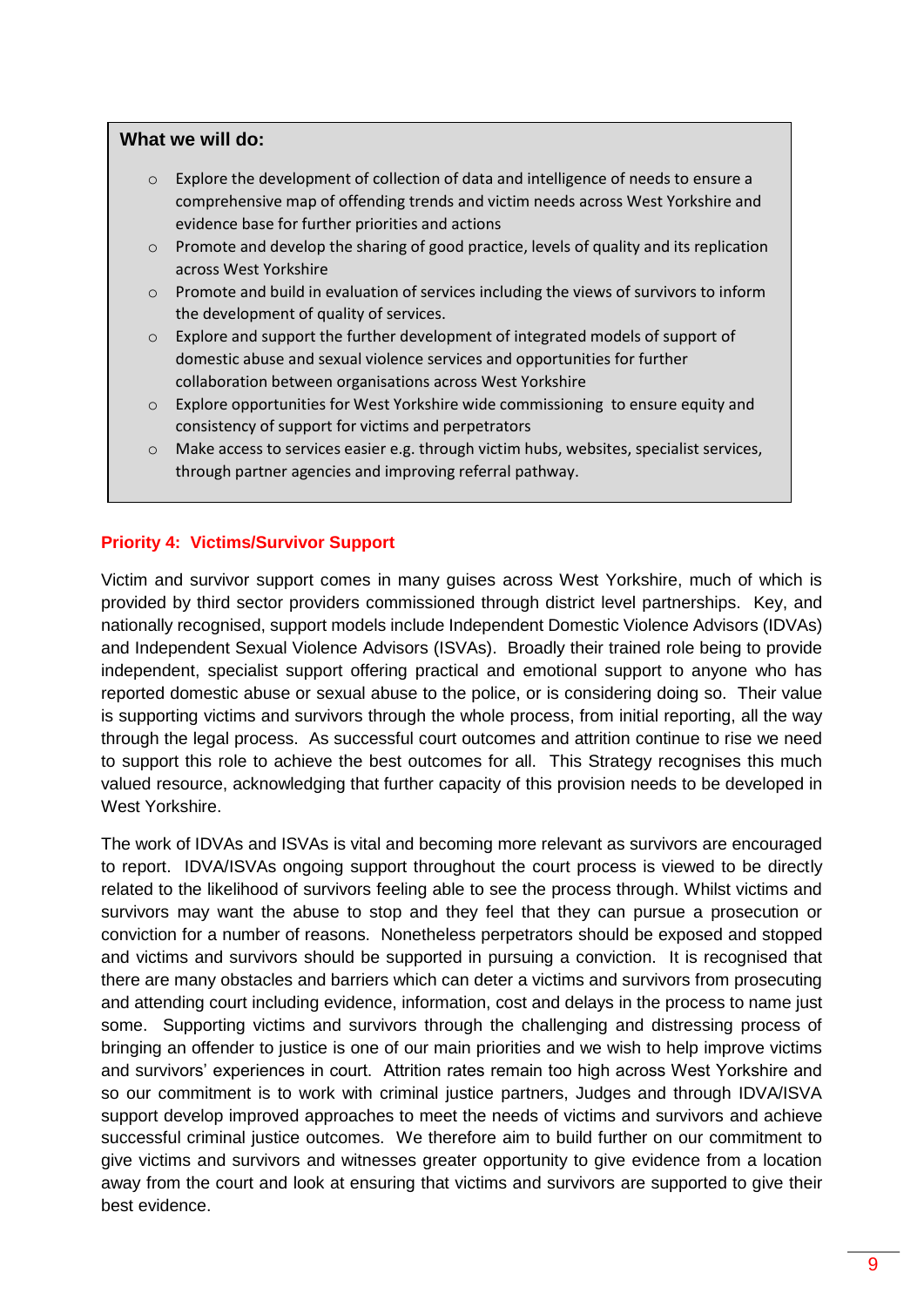Many of the services across West Yorkshire are focused on 'crisis' intervention, i.e. services needed during or in the immediate aftermath of abuse or violence. However, there is a growing recognition for the additional need for 'recovery' services – those needed to support survivors after the abuse has ended and when they are in a safe place. It is argued that only then can they begin to address the emotional and mental damage and repair relationships and therefore prevention of repeat instances. Counselling around the sexual abuse, for example, is a vital element of the specialist survivor support. This can sit alongside the ISVA support but particularly this specialist support provides value as the exit from the ISVA support provided, aiding the longer-term recovery process.

There is a broad national consensus that around 85% of serious sexual crime is underreported<sup>2</sup>. There is therefore an underlying risk that where there is currently little data available there is disproportionally little or no provision for a 'hidden' group of victims and survivors. This strategy wishes to recognise that some groups may be less likely to report than others and the nature of their position makes them equally if not more vulnerable. Understanding the full definitions of domestic abuse and sexual abuse allows us to focus on all these issues which require tackling. This Strategy, delivery and commissioning therefore spans gender, ethnicity, sexual abuse, forced marriage, exploitation, those affected by female genital mutilation (FGM), trafficking, and so called Honour Based Abuse.

It would be a misconception to think that domestic abuse and sexual abuse only takes place in heterosexual relationships and towards women. Research consistently shows that the majority if those experiencing domestic abuse and sexual abuse are women and the majority who perpetrate it are men<sup>3</sup>. It is also the case that men and women's experiences of domestic abuse and sexual abuse varies greatly and the risks are also different. Victims and survivors experience domestic abuse both in heterosexual and same sex relationships and it is estimated that 1 in 6 men experience domestic abuse. Domestic abuse in the lesbian, bisexual, gay and transgender (LGBT) community is a serious issue with an estimated 25% of LGBT people suffering from violent or threatening relationships with partners or ex-partners. This is largely unreported. The support we offer across West Yorkshire must therefore be distinct and appropriate to all needs and commissioning of services will reflect this.

## **What we will do:**

l

- Support the development of IDVA/ISVA support across West Yorkshire which focuses on supporting victims through the criminal justice process to achieve successful outcomes
- Give vulnerable victims and witnesses greater opportunity to give evidence from a location away from the court
- Commit to opportunities for the development and commissioning of further 'recovery' services to support survivors of domestic abuse and sexual violence
- Ensure that all delivery and commissioning incorporates a focused approach or bespoke provision to meet the needs of 'hidden' victims

<sup>2</sup> https://www.gov.uk/government/statistics/an-overview-of-sexual-offending-in-england-and-wales

<sup>&</sup>lt;sup>3</sup> WHO preventing intimate partner and sexual violence against women 2010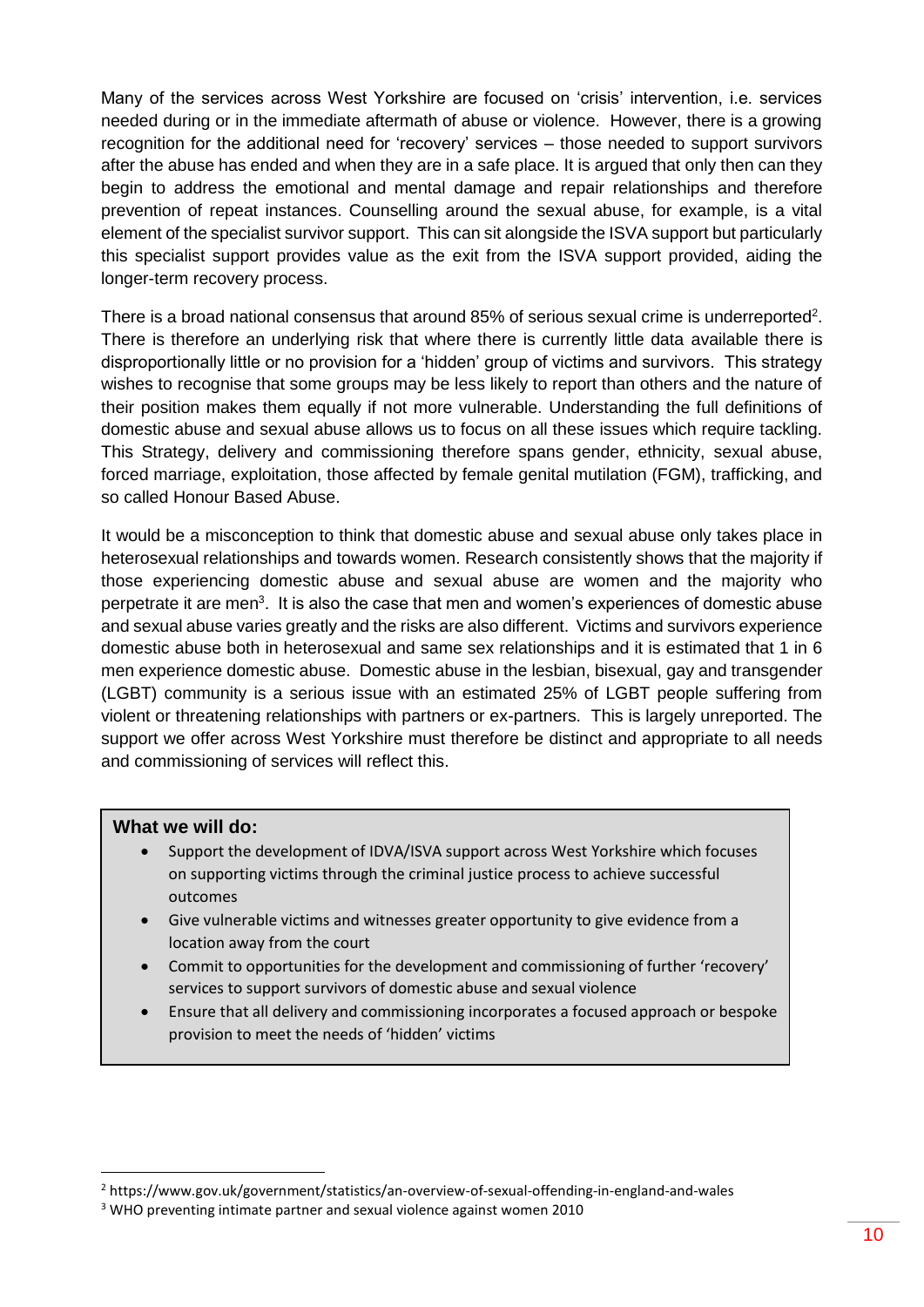# **Priority 5: Pursuing perpetrators to reduce offending**

Providing an extensive system of support for victims and survivors and their children is essential, but on its own it will not stop domestic abuse or sexual abuse. We need to develop effective ways of working with perpetrators to minimise it happening again and to change behaviour. Any approaches and support must complement those services which support the victims and survivors.

Recognising that to support our wish to reduce the risk and the escalation of the abuse for victims and survivors, requires early intervention with those perpetrating the abuse. As victims and survivors of domestic abuse and sexual abuse spans economic groups, gender and ethnicity, so does being an offender. In 2015 we identified and committed in West Yorkshire to the early identification and provision of behaviour change interventions with those perpetrators of domestic abuse who's offending is currently at lower risk. This commissioned programme is built on the knowledge that men are more likely to be repeat perpetrators of domestic abuse<sup>4</sup> but with additional tailored interventions for specific groups.

However, not only do we wish to prevent offending and reduce the risk of escalation we acknowledge that we need to address repeat offending. Research into domestic abuse and sexual abuse has also further emphasised the importance of shared multi-agency understanding when it comes to the identification and responses to the most serial or prevalent perpetrators. Informed by experience and research, work has been undertaken nationally to develop a 'tool' to identify serial, repeat and high risk offending of domestic abuse<sup>5</sup>. We need to learn from these tools and the offender management work which is being delivered for other offences and put in place appropriate measures to identify and respond to repeat offending.

Our approaches to education prevention, delivery of services and commissioning will continue to be reflective of the profile of offenders in West Yorkshire. Our aim is to challenge perpetrators behaviour and support interventions that lead to sustainable behaviour change. We must work to ensure that all available information and evidence is shared between partners to help build strong cases against perpetrators and services which help them change their behaviour.

## **What we will do:**

- To challenge perpetrators' behaviour and zero tolerance message to offending through our education, prevention and awareness campaigns (Priority 1)
- Support interventions that lead to sustainable behaviour change of perpetrators of domestic abuse and sexual violence – particularly those that focus on early intervention work
- Ensure mechanisms for identifying offenders and undertaking offending risk assessments to reduce escalation

l

<sup>4</sup> Walby and Allen 2004

<sup>5</sup> Development of the Priority Perpetrator Identification Tool for Domestic Abuse, Dr Amanda Robinson & Anna Clancy, NOMS Wales, 2015